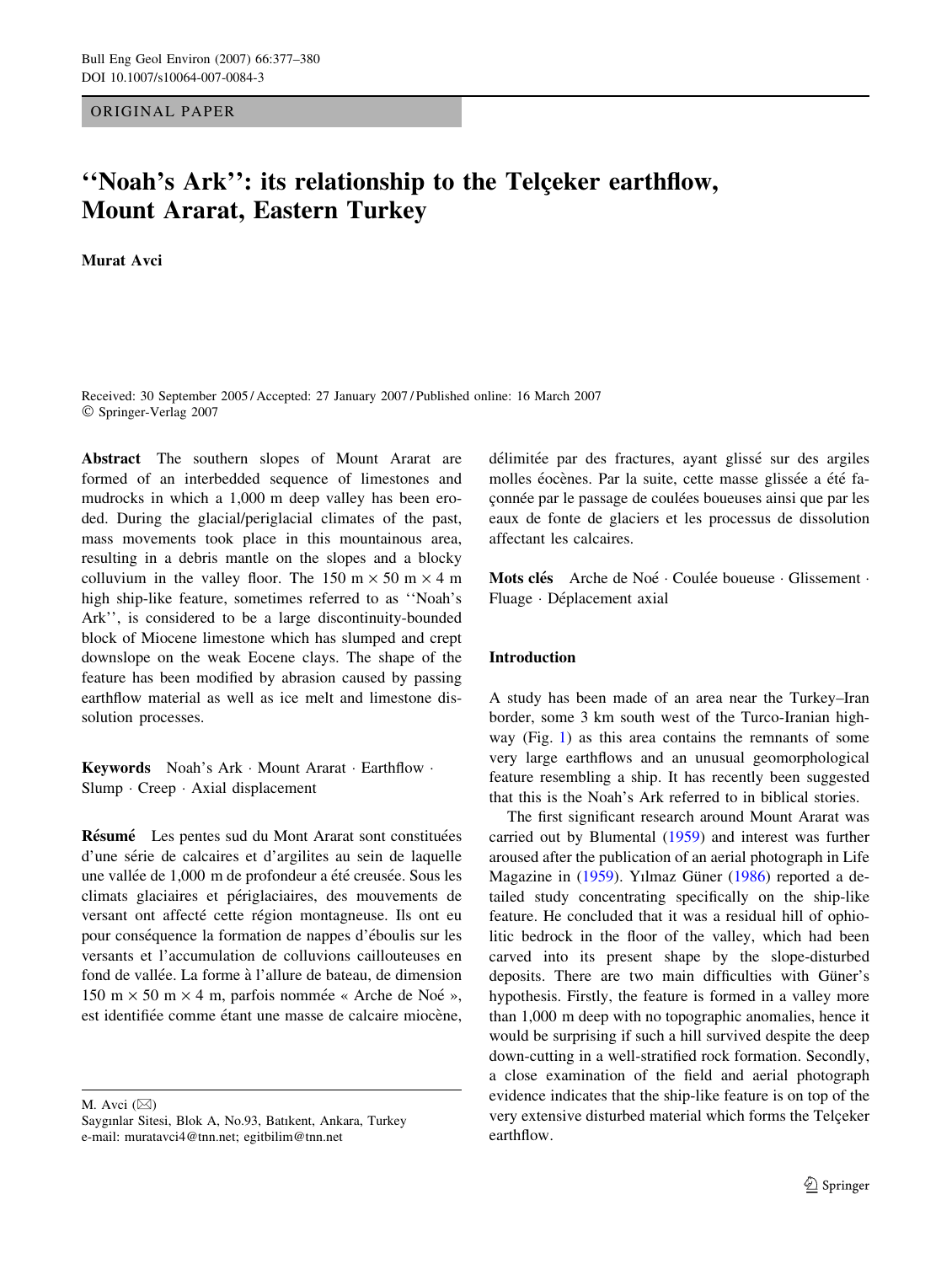<span id="page-1-0"></span>

Fig. 1 Location map of the study area

#### Geological setting

There are three main stratigraphic formations in the area of the Telçeker earthflow. The oldest unit is the Upper Cretaceous ophiolite, which outcrops in and around the valley floor. The ophiolites are highly altered serpentinite, purplish reddish limestones and conglomeratic sandstones. This unit, having a high clay content, creates an aquitard such that water flowing through the overlying valley colluvium is restricted in its downward percolation, resulting in the upper surface of the ophiolites being a saturated zone of low shear strength.

Above the ophiolites is an interbedded sequence of Eocene age, consisting of greenish grey marl, sandstone, claystone and impure limestones. The harder horizons within the sequence vary in thickness up to  $0.5$  m and are easily removed as they are heavily fractured.

The youngest rock unit is a 4–5 m thick fossiliferous Miocene limestone overlying the low shear strength, soft, Eocene deposits. These Miocene strata are almost horizontal and are typically separated into large joint-bounded blocks. As a consequence, when occasional storms occurred and/or water was released from ice in the past, it would percolate through the joints to the soft Eocene clay such that large limestone blocks were able to move downslope by slumping/sliding. Limestone is the main component within the 5–10 m of colluvial cover in the valley floor, with the ship-like feature forming the largest of the blocks.

In the Quaternary, much of the area was covered by snow and glaciers as evidenced by the presence of glacial lakes and moraines. In the lithologies present in this area, repeated freeze-thaw cycles as well as seasonal percolation of ground water would be likely to induce the joint-bounded rock masses to move downslope on the saturated Eocene sediments.

# Erosional processes and formation of Noah's Ark feature

Material disturbed by natural wastage and by instability of the valley sides would be constricted in its movement down-valley by the topography of the ophiolitic formations. As a consequence, not only was the rate of incision reduced but also topographic features caused accumulation of the earthflow material such that there is now a colluvial spread, in places up to many meters thick.

There are many areas in the world where competent rock overlying weak rock results in joint-bounded blocks of competent rock becoming detached from the valley sides and moving over low shear strength sediments by a process of slump/creep. It is considered that such a mechanism accounts for the presence of many of the large blocks in the valley and in particular the large ship-like feature measuring some 150 m  $\times$  50 m  $\times$  4 m.

Although there is indirect evidence that the large block of which the ship-like feature is formed was detached from the limestone around the crest of the valley some 1,000 m above, it is difficult to determine the full lithology within the feature in the field without significant excavation. Enigun ([1988\)](#page-3-0) carried out some geophysical investigations, which unfortunately did not yield significant information. Whilst drilling at several strategic points would allow a closer examination of the interior structure, in this location it would be both difficult and expensive.

The vast area of disturbed material known as the Telceker earthflow did not originate as a single mass movement but resulted from several tributary flows coalescing in the upper area of the valley. Such disturbances probably occurred at a similar time, related to either heavy rainfall or water released by melting snow, in both cases exacerbated by seismic events.

Close study of the aerial photographs shows the great Telçeker earthflow took place in two stages, one probably following the other quite quickly with the stress release created by the first movement triggering the second disturbance. Both flows followed a similar direction, turning 90° where the valley passed across the Dogu Beyazit fault line. Although the surface characteristics of the two flow stages are similar, they are distinguishable by a slight difference in earthflow direction and surface texture. The boundary between the two flows is at point S in Fig. [2;](#page-2-0) the ship-like feature being within the earlier of the two.

The above explanation of a large rock progressively slumping down-valley is consistent with other disturbances which can be seen in the area. For example, a block which has experienced incomplete slumping can be observed at point PS in Fig. [2.](#page-2-0) This clearly developed before and was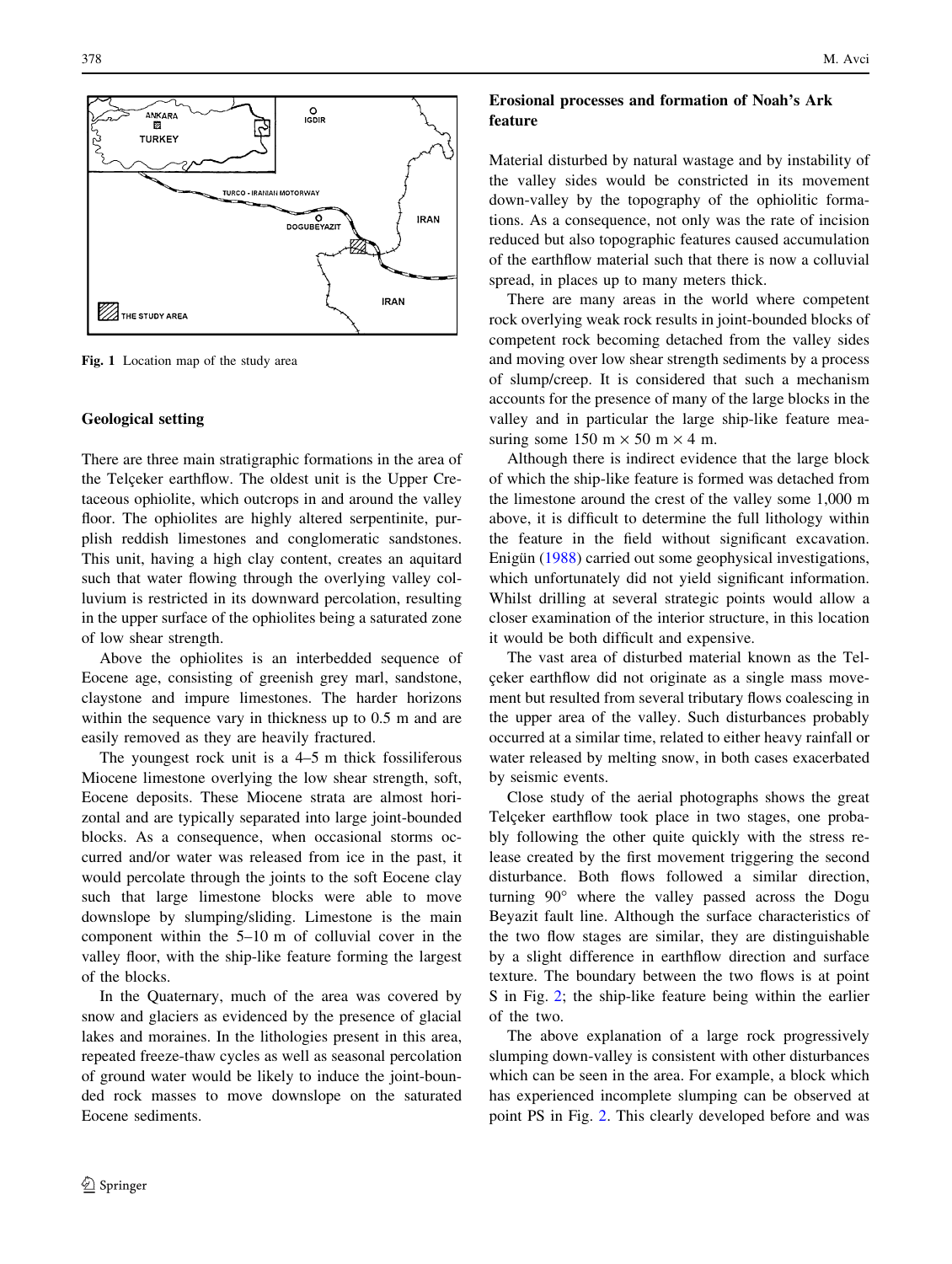<span id="page-2-0"></span>

Fig. 2 Aerial photograph of the great earthflow (Noah's Ark highlighted)

independent of the Telçeker earthflow, which probably blocked the natural outward progression of the block into the valley. The block (PS) has little topographic expression today.

It is considered that the main ship-like feature was originally a large block which moved into the area by slumping/creeping, probably over a long period of time. This is shown schematically in Fig. 3 where an indication is given that a block moving from the limestone scarp at 2,500 m asl would need to move some 2.5 km in order to come to rest at an elevation of some 1,900 m asl. Scars at the front of the feature (Fig. 4) suggest it probably abutted other blocks as it moved downslope and it may well have rotated on its axes before finally coming to rest in its present position.

As can be seen in Fig. 2, there is an axial displacement of some  $20^{\circ}$  between the present axis of the ship-like feature (a, b) and the main direction of the earthflow within the valley floor (c, d). This displacement is likely to reflect the way the earthflow material moved out into the valley, pushing the lower part of the feature and causing the block to rotate. The present surface of the feature, with raised rim



Fig. 3 Geology and geomorphological evolution of the site (not to scale)



Fig. 4 Ground photograph of part of the earthflow and the feature

and higher central area, is anomalous. The hypothesis for this peculiar shape has been put forward on the basis of the likely duration and rate of ice melt and limestone dissolution in a frozen area, as shown schematically in Fig. [5.](#page-3-0) However, a full explanation awaits further study.

### **Conclusions**

The aerial photographs and field evidence indicate there have been extensive mass movements in the area of the ship-like feature frequently referred to as Noah's Ark. At present the ''ark'' is at an elevation of 1,900 m asl while the in situ Miocene limestone of which it is formed occurs in the valley rim more than 500 m above.

Beneath the Miocene limestones are argillaceous sediments of Eocene age. These weak deposits may have experienced some interbed movement, exacerbated by water passing through the joints of the carbonate rocks, reducing the shear strength of the Eocene mudrocks/clays such that large discontinuity-bounded blocks moved from the scarp-like feature by slumping/creeping. At the time